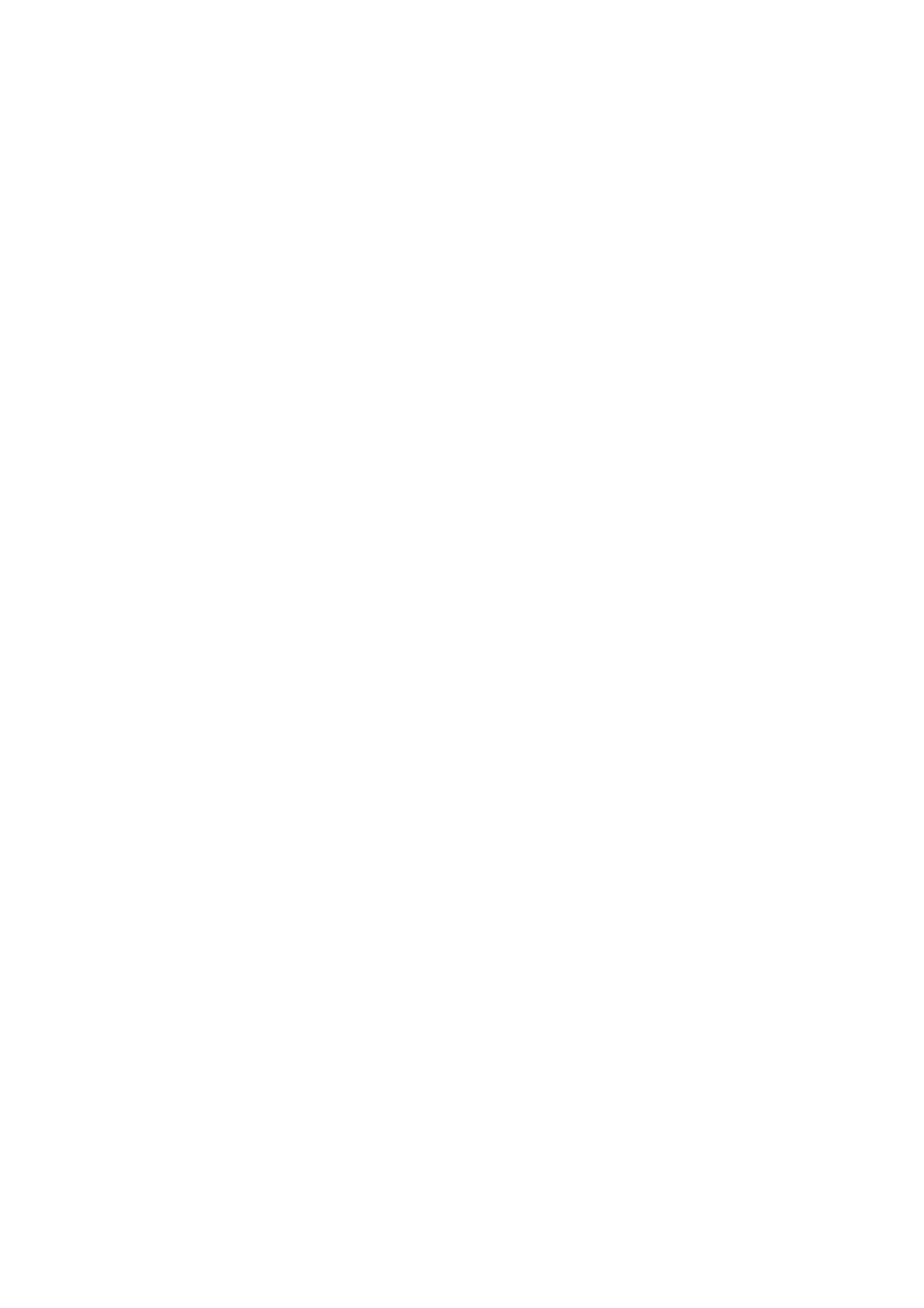**EUROPEAN UNIVERSITY INSTITUTE DEPARTMENT OF LAW**

*Setting the Scene How did Services get to* **Bolkestein** *and Why?* 

**BRUNO DE WITTE**

EUI Working Paper LAW No. 2007/20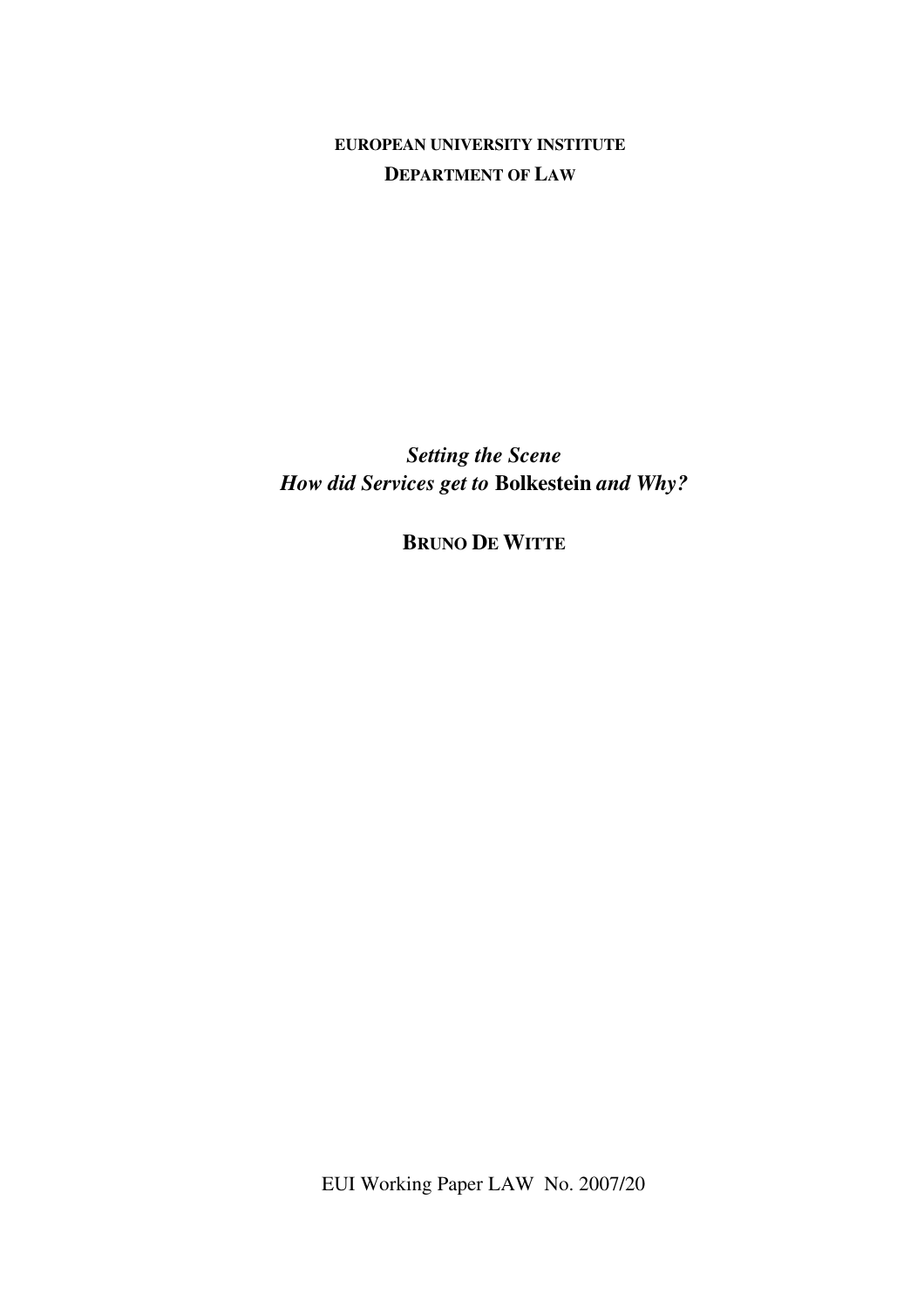This text may be downloaded for personal research purposes only. Any additional reproduction for other purposes, whether in hard copy or electronically, requires the consent of the author(s), editor(s). If cited or quoted, reference should be made to the full name of the author(s), editor(s), the title, the working paper or other series, the year, and the publisher.

The author(s)/editor(s) should inform the Law Department of the EUI if the paper is to be published elsewhere, and should also assume responsibility for any consequent obligation(s).

ISSN 1725-6739

© 2007 Bruno De Witte

Printed in Italy European University Institute Badia Fiesolana I – 50014 San Domenico di Fiesole (FI) Italy

> http://www.eui.eu/ http://cadmus.eui.eu/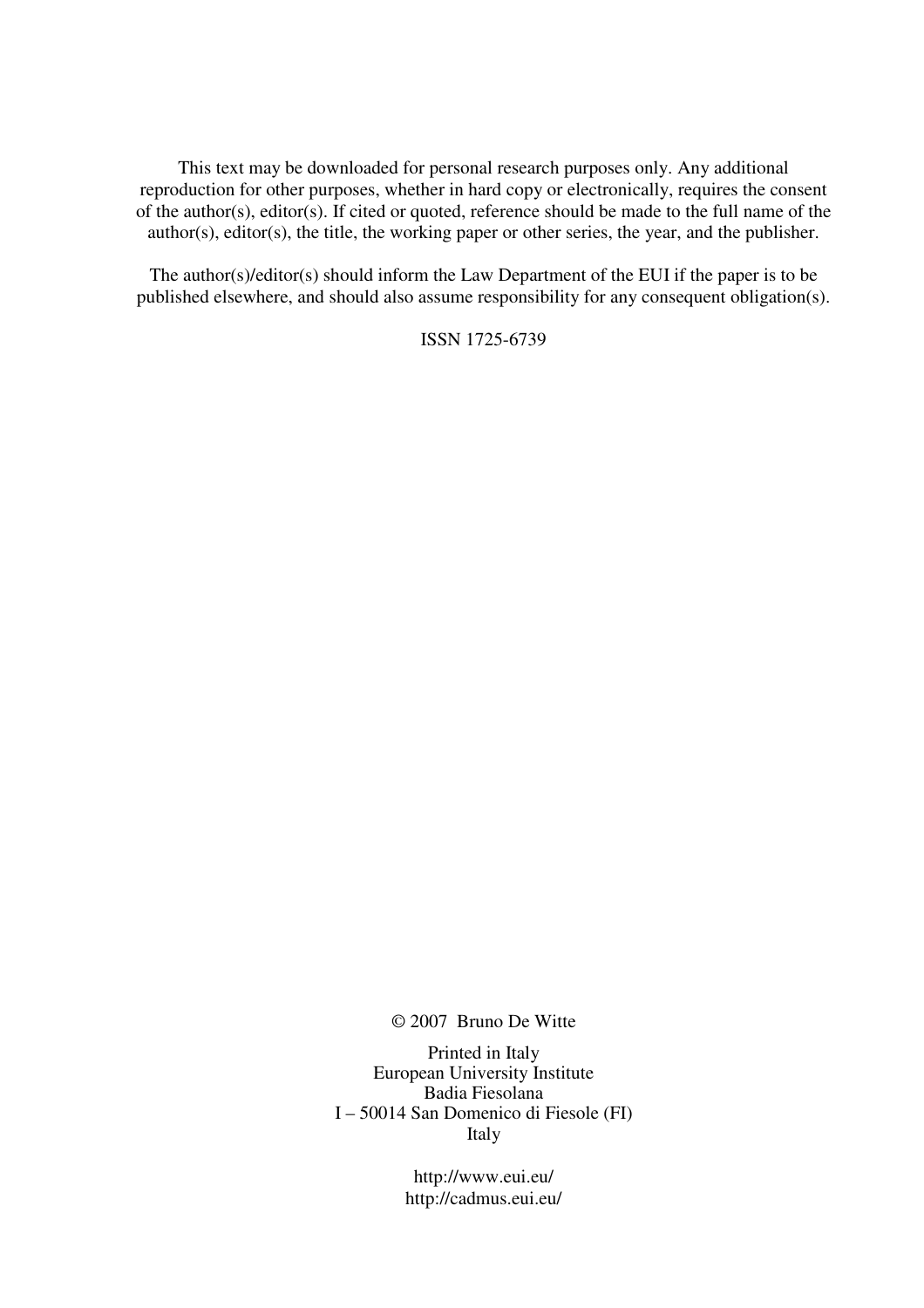#### **Abstract**

This paper traces the origins of the recently adopted general services directives of the European Union, and addresses the question why such an important piece of internal market legislation was adopted so recently, and anyway well after the 1992 deadline for the completion of the internal market. It argues that piecemeal liberalisation of services has occurred on a regular basis ever since 1992. For each of those specific service directives, the EU institutions decided on the appropriate regulatory mix between liberalisation and targeted harmonisation. This regulatory mix was largely abandoned in the Commission's original proposal to introduce the country-of-origin principle across all services covered by the directive. It is argued in this paper that this regulatory shift was ill-advised and explains the strong political resistance which the original 'Bolkestein' draft encountered from the side of other political and civil society actors, leading to a rather different outcome in the final version of the directive.

#### **Keywords**

Provision of services – harmonisation – negative integration – positive integration – regulatory competition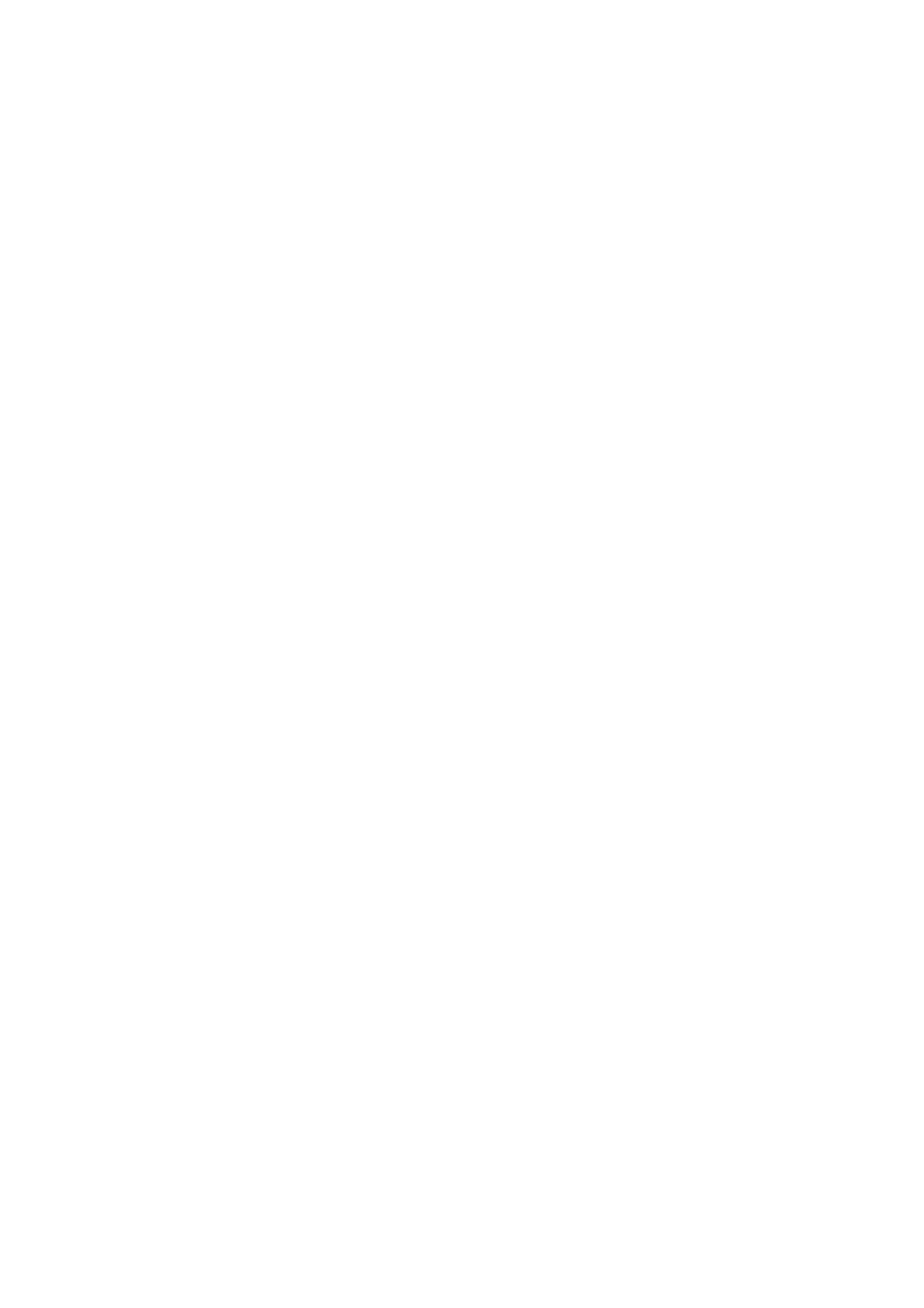# **Setting the Scene - How did Services get to** *Bolkestein* **and Why?<sup>1</sup>**

Bruno de Witte

## **1. Introduction**

This paper seeks to situate the new Services Directive in the evolution of European Union law and, in particular, the European Union's internal market law and policy. It focuses on the legal and political context in which the Commission presented its original draft directive (often called the 'Bolkestein draft' after the name of the Commissioner who was then, in 2004, in charge of internal market policy), and on the innovative characteristics of that original draft. The subsequent modifications of that draft, leading eventually to the approval of a revised version by Council and Parliament, are described only to the extent that they contrast with the Bolkestein draft. More detailed analysis of the final version of the Directive can be found in other contributions to this symposium.

In examining the path leading to the launching of the Bolkestein draft in January 2004 (section 2 below), two related questions spring to mind: Why did the Commission propose a general directive on services only in 2004, almost 50 years after the signature of the Treaty of Rome which already contained a commitment to put in place the right of establishment and the freedom of provide services within the common market? And if Europe had been able to live without a general services directive for so long, why this sudden perception of its need in the early years of the new century? Section 3 will then examine to what extent the Bolkestein draft constituted a 'legal revolution', or, to put it in softer terms, a major discontinuity in internal market law. The Conclusion will then offer a short epilogue of this recent episode of EU law, by pointing out to what extent the discontinuity was undone again in the final version of the Directive.

## **2. The Long Road to** *Bolkestein*

 $\overline{a}$ 

"The service sectors play a role of growing importance in the European economy. But their potential for much more significant growth is being artificially pinned back by regulations and practices which significantly inhibit the free flow of services and thus the free play of competition between companies supplying them." This citation may sound like an extract from the Commission's explanatory memorandum of the draft

<sup>1</sup> This paper is based on a presentation at a workshop on the services directive organised by Rachael Craufurd Smith and Niamh Nic Shuibhne at the Europa Institute in Edinburgh, in September 2006.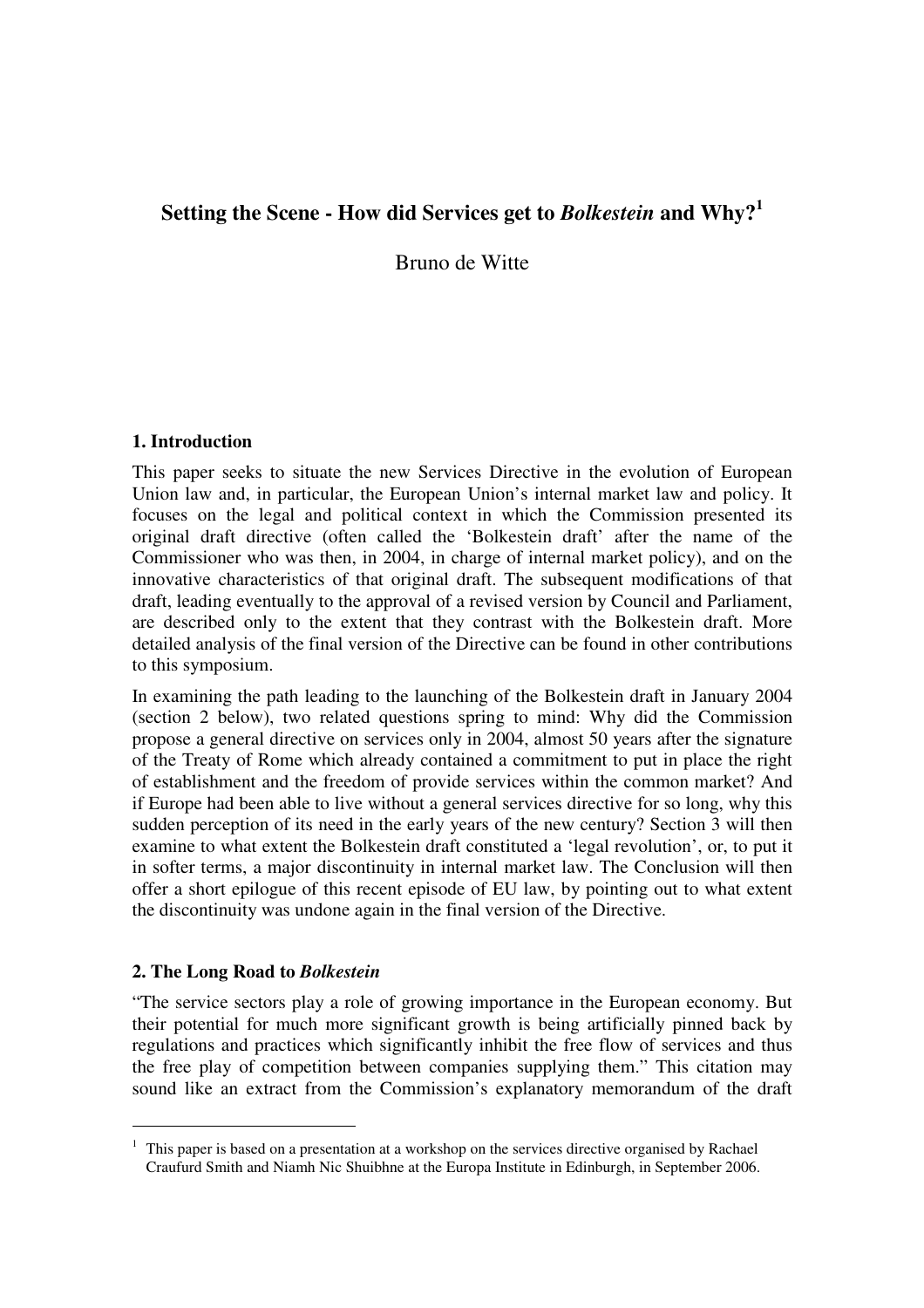#### Bruno De Witte

directive on services and, in fact, one finds very similar language in the first paragraph of that memorandum.<sup>2</sup> However, the cited words are actually from the Cecchini report of 1988, the famous paper of the European Commission that sought to galvanise governments, firms and citizens by extolling the expected benefits of a single market.<sup>3</sup>

Now, if the assessment of the problem was quasi-identical in 1988 to what it was in 2004, why did the Commission draw from it the consequence that there was a need for a general directive on services only in 2004, and not already at the time the '1992' legislative package was formulated (i.e. in the mid-80's)?

 Before trying to answer that question, the main steps leading to the Bolkestein draft will be recalled. In fact, the proposal for a directive was not a sudden initiative springing from the brain of Commissioner Bolkestein and the civil servants of DG internal market. The idea of a 'new deal for services' had received the backing of the other European Union institutions, most importantly of the European Council that had included it in its Lisbon agenda – of which, in fact, it constitutes one of the few potential 'hard law' elements. However, one should note that the Conclusions of the Lisbon European Council (in March 2000) had not referred to a general directive on services with so many words. They only requested a 'strategy for the removal of barriers to services' to be set out by the end of 2000. Alongside this, the Lisbon Conclusions had asked for the continuation of the sector-specific approach to internal market legislation, focusing in particular on three areas: electronic commerce; the services of general economic interest (gas, electricity, postal services and transport); and financial services. This was in line with the earlier Action Plan for the Single Market of June 1997, the most ambitious policy document produced by the Commission since the 1985 White Paper, which listed a large number of policy proposals together with a timetable for their implementation, on the model of the White Paper. One of the actions proposed in the Action Plan (though certainly not the most prominent) was to 'Break down the barriers in service markets', but it consisted of policy proposals relating to single services markets (financial services, utilities and air transport), with no trace at all of the idea of a general directive on services.<sup>4</sup> Nor had that idea appeared in the followup *Strategy for Europe's Internal Market* which the Commission launched in 1999.<sup>5</sup>

The idea of a general directive appeared for the first time in the strategy paper for services, requested by the Lisbon European Council, which the Commission produced on 29 December 2000.<sup>6</sup> In that paper, the Commission proposed a two-track approach. On the one hand, it proposed to take new initiatives of both a legislative and nonlegislative nature relating to particular service sectors, in accordance with its existing approach. On the other hand (and this was the main novelty of the December 2000 paper), it promised to "pave the way for a horizontal approach to free movement of services with a view to its implementation in 2002." The ground layer of that 'pavement' was to be "an all-embracing and systematic analysis of the persistent

<sup>&</sup>lt;sup>2</sup> Commission proposal for a Directive on services in the internal market, COM(2004) of 13 January 2004, at p.5.

<sup>3</sup> Paolo Cecchini, *The European Challenge 1992 – The Benefits of a Single Market* (1988) at p. 37.

<sup>4</sup> *Action Plan for the Single Market*, 4 June 1997, in particular at pp. 31-34.

<sup>5</sup> *The Strategy for Europe's Internal Market*, COM(1999) 624 of 24 November 1999.

<sup>6</sup> *An Internal Market Strategy for Services*, COM(2000)888 of 29.12.2000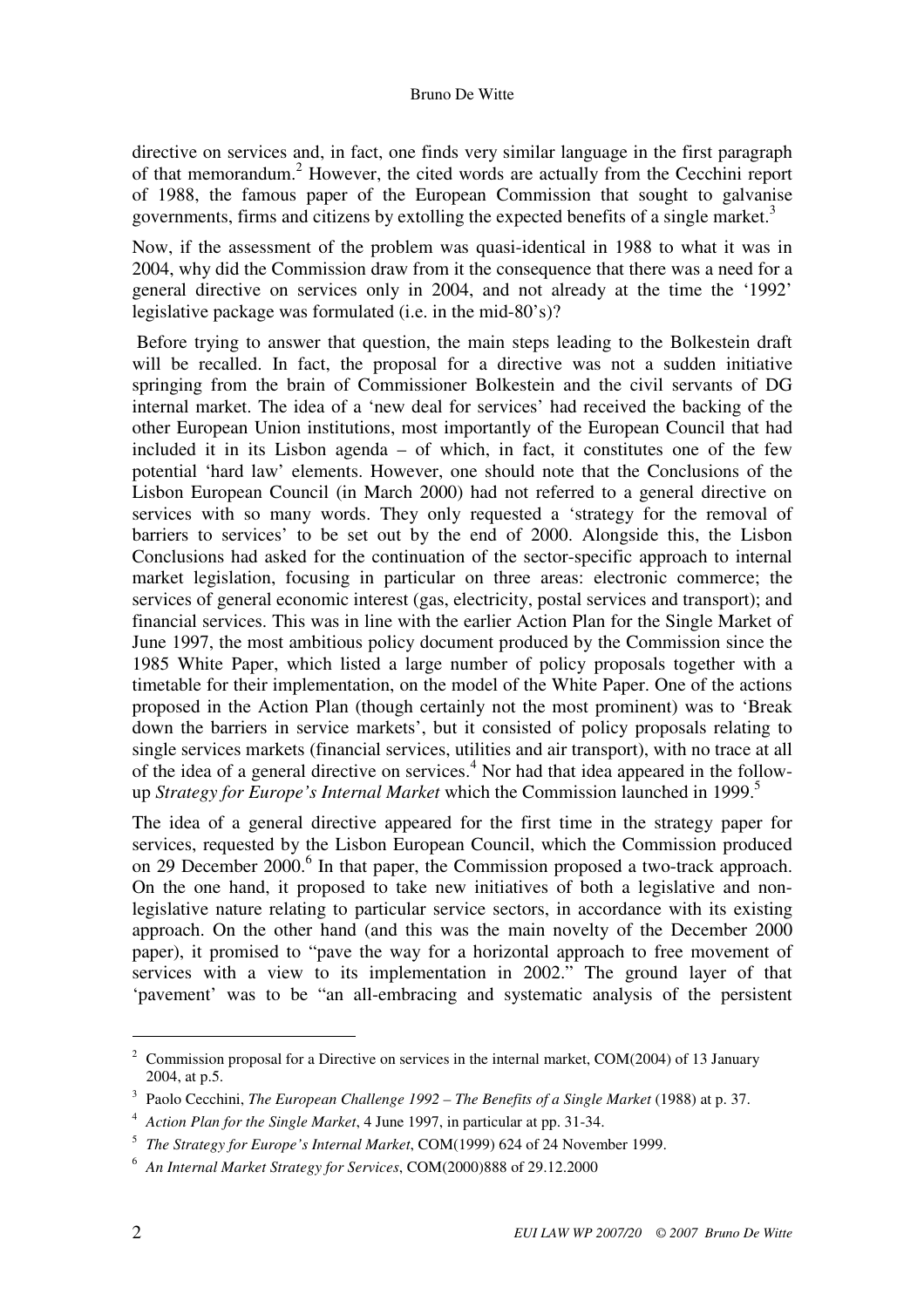barriers to free movement of services and their spill-over effects across economic sectors", and the Commission revealingly added that such a comprehensive analysis would be the first since the General programme of 1962 (thereby at the same time belittling the way services had been dealt with in the 1992 project). On the basis of that groundwork, and depending on the nature of the barriers to trade that would have been identified, the Commission would then (during the year 2002) propose action of three different kinds: infringement actions based on the directly applicable Treaty provisions on services; non-legislative mechanisms; and finally, "targeted harmonisation". The Commission specified that targeted harmonisation need not necessarily be sectorspecific harmonisation; rather, "if the barriers identified are horizontal in nature (common to several sectors or having consequential effect on the provision of other service activities), a horizontal legislative instrument and specific harmonisation measures will be needed." (p.7) At this stage, therefore, a horizontal directive was for the first time mentioned, though only as a possibility.

However, in the Annex to its strategy paper, the Commission was rather more sanguine; there it announced that in 2002 "for barriers which are horizontal in nature, an instrument *will* be proposed" that would entail "targeted harmonisation of requirements affecting several sectors" but also "a mechanism to ensure that the Internal Market can be used by all European service providers as their domestic market, notably through the efficient application of the principle of mutual recognition." Thus, the promise of an *instrument* that would combine a *horizontal approach* with rules to better enforce the principle of *mutual recognition* was made in December 2000, though it was somewhat hidden in the annex to the Commission's strategy paper. This also indicates that the Commission had a pre-conceived view of the matter: even before it had accomplished the comprehensive analysis of existing barriers (to be undertaken in 2001), it already indicated what would be one of its main consequences: the proposal of a global legal instrument to deal with those barriers.

In fact, it took the Commission until 2004 rather than 2002 to make its proposal for a directive. The comprehensive analysis of existing barriers to trade in services was duly undertaken<sup>7</sup> and led, unsurprisingly, to the conclusion that a general legal instrument was indeed necessary to sweep away the cross-sector barriers to trade in services. This instrument was formally announced by the Commission in the update of its Internal Market Strategy paper, published in May 2003.<sup>8</sup> The draft directive itself was published by the Commission on 13 January 2004, after it had received approving nods from the Council and the Parliament and from a number of interest groups.<sup>9</sup>

So, back then to the initial question of why such a general directive on services appeared necessary in 2004, whereas it had not been proposed by the Commission as part of its earlier internal market plans of the mid-80's and mid-90's. For that, a brief rehearsal of those earlier internal market plans will be useful.

The Commission White Paper on completing the internal market, of 1985, is better remembered for what it said about goods than about services, perhaps because of its innovative and eye-catching emphasis on the removal of 'physical barriers' to trade (i.e.

<sup>7</sup> *The State of the Internal Market for Services*, COM(2002) 441 of 30 July 2002.

<sup>8</sup> *Internal Market Strategy – Priorities 2003-2006*, COM(2003) 238 of 7 May 2003.

<sup>&</sup>lt;sup>9</sup> See fn. 2 above.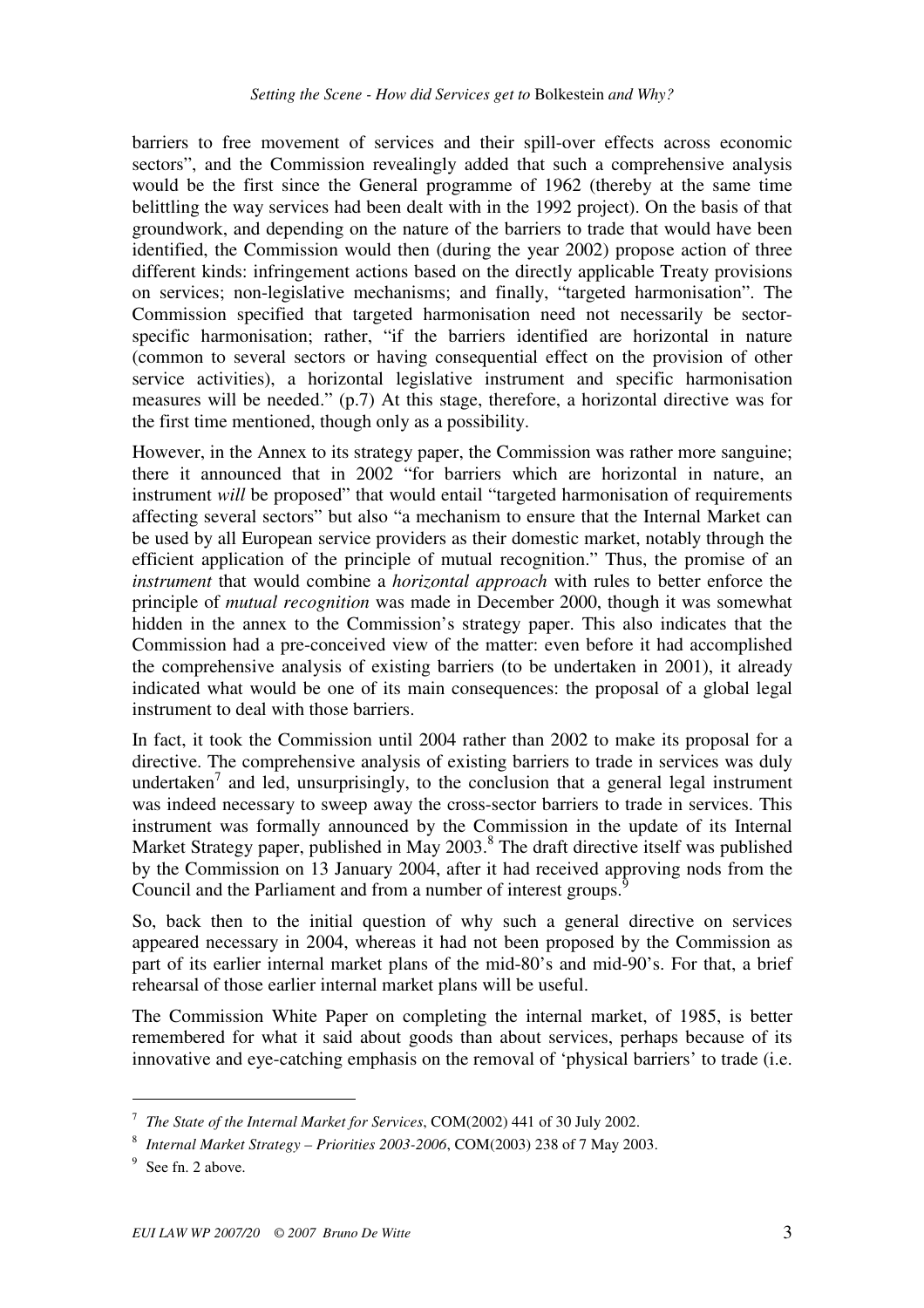border controls), which is more relevant to goods than to services. However, the main legal and economic content of the White Paper related to what was rather vaguely called the 'removal of technical barriers', and under that heading due attention was given to the common market for services. The Commission in fact stated that in its view 'trade in services is as important for an economy as trade in goods.<sup>'10</sup>

The Commission did not, at the time of its White Paper, consider the enactment of general legislation on trade in services, but rather proposed to target a selected number of crucial service sectors, namely financial services, transport, broadcasting and a rather vaguely defined group of communication services.<sup>11</sup> In addition, 'horizontal' legislation to facilitate the supply of a range of different services was proposed under two separate headings: that of public procurement and that of recognition of diplomas. By implication, it appears that the adoption of a *general* horizontal cross-sector directive (as opposed to the 'specific horizontal' directives for diplomas and procurement) was not considered to be necessary with a view to completing the single market.

The action programme was duly carried out in the following years, leading to the adoption prior to the 1 January 1993 deadline of a set of banking and insurance directives, directives liberalising the various modes of transport (land, water, air), the directive 'Television without Frontiers', the directive on public procurement for services, and the two directives for recognition of diplomas (89/48 and 92/51).

In parallel to the '1992' legislative programme, the European Court of Justice refined its own approach to the free movement of services. In 1991, shortly before the completion of the internal market programme, it had, as a major element in the 'convergence' between the common market freedoms, clearly stated that the Treaty requires "the abolition of any restriction, even if it applies without distinction to national providers of services and to those of other Member States, when it is liable to prohibit or otherwise impede the activities of a provider of services established in another member State where he lawfully provides similar services."<sup>12</sup> This formula has been repeated ever since, sometimes even with increased severity in its terms. Thus, whereas the *Säger* judgment mentioned restrictions which *prohibit or otherwise impede*, the Court in the posted workers case of *Mazzoleni* referred to a "restriction (…) which is liable to *prohibit, impede or render less advantageous* the activities of a provider of services  $(...)$ ".<sup>13</sup> The existence of unnecessary 'double burdens' (in the country of origin and in the country of service provision) is at the heart of the Court's scrutiny. This sweeping extension of the scope of the Treaty prohibition was compensated by the fact that national restrictions, if indistinctly applied, may be kept in place if they are necessary to achieve one of a long list of mandatory requirements. The mandatory requirements test, as well, was firmly put in place by the early  $1990$ 's.<sup>14</sup>

<sup>&</sup>lt;sup>10</sup> Completing the Internal Market, White Paper from the Commission to the European Council, 14 June 1985, COM(85) 310, at p.26.

 $11$  Idem, pp. 26-32.

<sup>12</sup> Case 76/90, *Säger v Dennemeyer*, (1991) ECR I-4221, para 12.

<sup>13</sup> Case C-165/98, *Mazzoleni*, (2001) ECR I-2189, para 22. The same formula is used in other recent cases.

<sup>14</sup> Notably, also in 1991, in the *Tourist Guides* cases. The test was most clearly spelled out in the *Gebhard* judgment of 1995, para 37.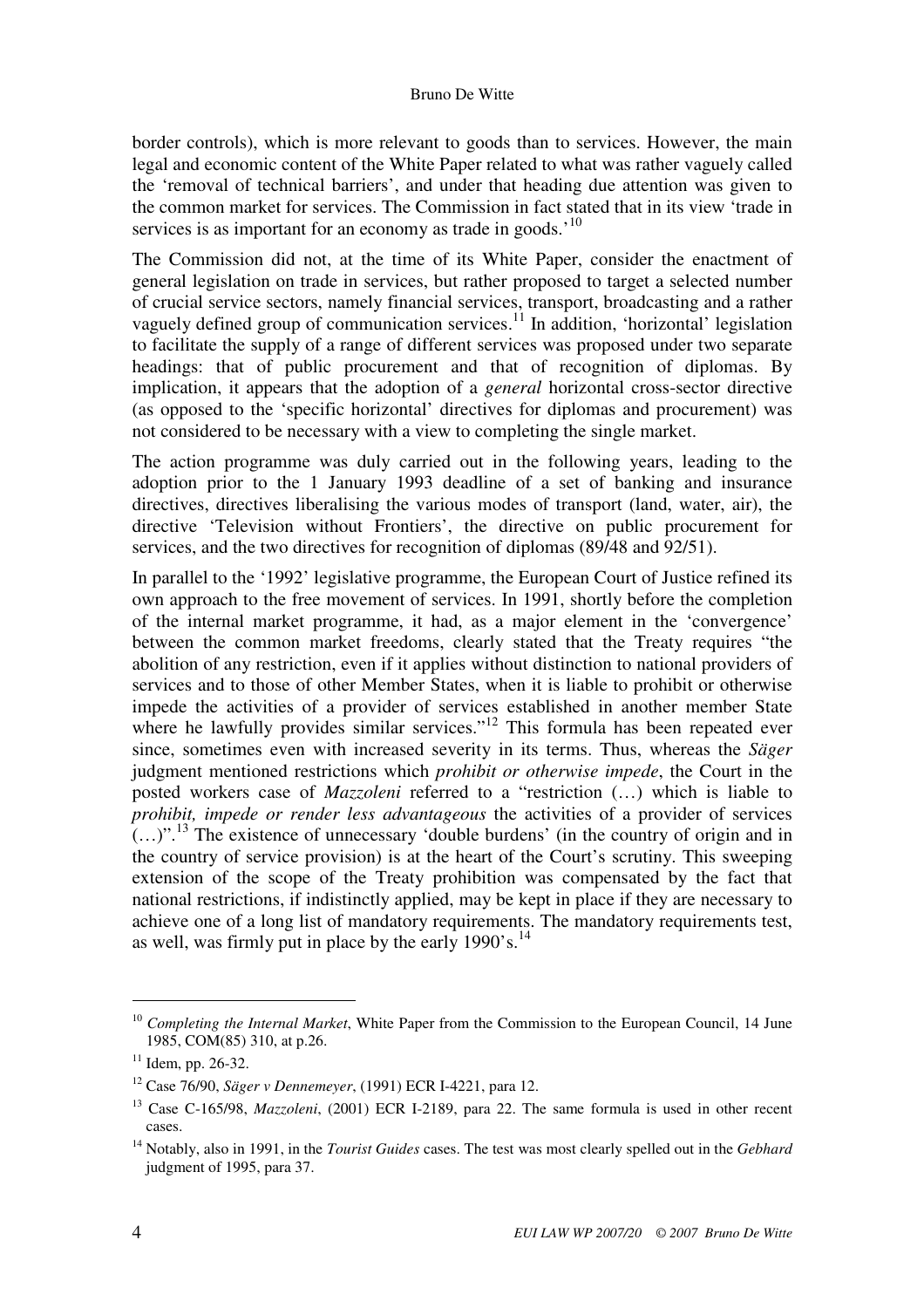There was thus, in the early 1990s, a clear double-track approach to the establishment and functioning of the internal market for services: on the one hand, the most 'obstructed' and economically important sectors had been the subject of sector-specific internal market legislation as part of the 1992 programme, and on the other hand, the European Court of Justice had put in place a 'catch-all' legal regime, which allowed the Commission (in its other capacity of guardian of the Treaty) and interested firms or individuals to tackle national impediments to the services market that had been left in place by the EC legislative programme.

In addition, both elements of this legal strategy were elastic and therefore able to cope, in principle, with future challenges. The *judicial* approach was inherently open-ended, and therefore fit to identify new forms of trade in services<sup>15</sup> as well as newly emerging impediments to such trade; it also covered gaps left even where internal market legislation had been adopted.<sup>16</sup> The *legislative* approach was not exhausted by the 1 January 1993 deadline, but could be used also later to deal with newly emerging problem sectors (or to adapt existing legislation to newly arising concerns). In fact, there was a fairly large number of services directives in the 1990's, leading Paul Craig to observe an increased emphasis on services (rather than goods) in post-1992 legislation.<sup>17</sup> Notable items of services legislation were the telecommunication directives, the directive on electronic commerce 2000/31, and a whole host of financial services directives that have developed into a highly complex self-contained regime.<sup>18</sup> In addition, there was the posted workers directive of 1997, which is formally a services directive in terms of its legal basis, but stands out from the previously mentioned directives in that its primary aim was to reinforce the social protection of workers rather than to facilitate the trade of services. From the point of view of the firms providing cross-border services, this directive forces them to comply with two different sets of labour law rules (those of their country of establishment and those of the country where they post workers), which is why some critics have argued that this Directive did not, in fact, *facilitate* the free movement of services (as its legal basis requires), but hinder it.<sup>19</sup>

<sup>&</sup>lt;sup>15</sup> The gradual delineation of healthcare as a service for the purpose of EC law is very well known; but see also more anecdotal judicial 'discoveries' of new services, such as the grant of fishing rights by one individual to another (Case C-97/98, *Peter Jägerskiöld v Torolf Gustafsson*, (1999) ECR I-7319, para 36).

<sup>&</sup>lt;sup>16</sup> For example, there have been many cases on recognition of diplomas which the Court has examined on the basis of the EC Treaty because the diploma directives did not, for one reason or another, apply to the facts of the case.

<sup>17</sup> P. Craig, 'The Evolution of the Single Market', in C. Barnard and J. Scott (eds), *The Law of the Single European Market. Unpacking the Premises* (2002) 1-40, at p.30.

<sup>18</sup> Financial services became the object of a separate Commission action plan in 1999, COM(1999) 232 of 11 May 1999 and have since led a legal life of their own. On the financial services directives, both preand post-1992, see among others, V. Hatzopoulos, *Le principe communautaire d'équivalence et de reconnaissance mutuelle dans la libre prestation de services* (1999), at pp. 413-450 ; E. Wymeersch, 'The Future of Financial Regulation and Supervision in Europe', *Common Market Law Review* (2005) 987-1010; D. Chalmers, C. Hadjiemmanuil, G. Monti, A. Tomkins, *European Union Law* (2006), chapter 18.

<sup>&</sup>lt;sup>19</sup> For discussion of this point (and of the overall content of the Directive), see P. Davies, 'Posted Workers: Single Market or Protection of National Labour Law Systems?', 34 *Common Market Law Review* (1997) 571; and M.-A. Moreau, 'Le détachement des travailleurs effectuant une prestation de services dans l'Union européenne', *Journal du droit international* (1996) 889. See, furthermore, C. Barnard, 'Posted Workers and the Services Directive', in this collection.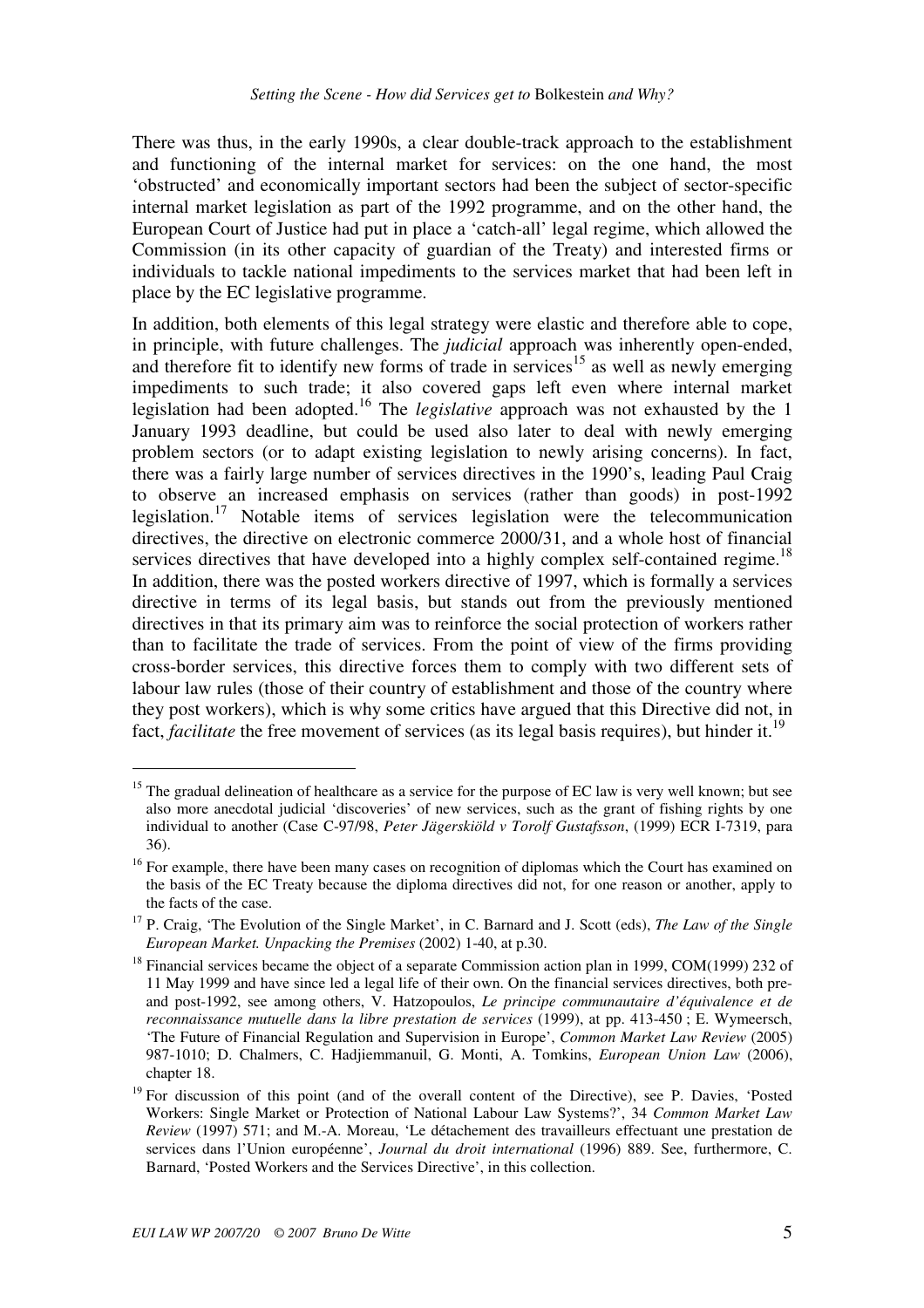Why and when did the Commission start considering that this double-track approach was not sufficient for the establishment of a 'true' single market of services? One explanation could be the inherent weakness of the judicial limb of the double-track approach. There was a strong suspicion that the European Court of Justice, in its caselaw, only dealt with the proverbial tip of the iceberg and that most impediments to trade in services remained hidden under the surface because the Commission failed to identify them in its infringement investigations, because the individual persons or firms suffering from those restrictions failed to take legal action, and because national courts, when confronted with such cases, failed to enforce the Treaty and/or to refer preliminary questions to the European Court of Justice. This suspicion – that many humanly and economically obnoxious impediments to the cross-border provision of services continue to exist in the post-1992 European Community – would seem to be confirmed by the marked increase of services cases before the ECJ in recent years. In their recent survey of case law on services, Hatzopoulos and Do note that the ECJ "has gone from deciding 40 cases in the five year period between 1995-1999 to deciding over 140 cases based on Art.49 between 2000-2005".<sup>20</sup> It is not entirely clear whether this marked increase is fortuitous (there are a number of 'repeat cases' about certain specific questions, such as the dozen judgments about the posting of workers in situations not covered by the relevant directive), whether it indicates a growing awareness of longexisting restrictions to services trade, or whether they reflect an increase of such obstacles in member state laws and regulations. Whatever the reasons, the growing amount of ECJ cases – assuming that they still only constitute the tip of the iceberg, though perhaps a slightly bigger tip than before – seems to indicate that there are serious problems with the effective application of the internal market rules on services. One should be cautious in assuming that these 'problems of effective application' are entirely due to protectionist inclinations of the member states; they may also partially be due to the lack of clarity in the ECJ's doctrines of what constitutes an 'impediment' and when 'mandatory requirements' are acceptable, thus encouraging litigants and national courts to refer cases to Luxembourg in order to find out whether or not a particular national measure is compatible with the EC Treaty. However, both these explanations for the increased case-law (identification of more barriers, or uncertainty as to how to qualify potential barriers) can serve as arguments for replacing the judicial approach with a comprehensive legislative approach covering all barriers to services trade.

## **3. Continuity and Change in the Draft Directive**

The perception that 'something major' needed to be done by the European legislator to enhance services trade in the European Union does not explain why the Commission drafted its proposal of 2004 in the way it did. In particular, it is not clear why it proposed within one draft directive two very different regulatory regimes, dealing respectively with the conditions for *establishment* in other EU states by service firms, and with condition for cross-border *provision of services* by firms operating from other EU states.<sup>21</sup> The first part of the Draft, dealing with the right of establishment,

 $20$  V. Hatzopoulos and T. U. Do, 'The Case Law of the ECJ concerning the Free Provision of Services: 2000-2005', *Common Market Law Review* (2006) 923-991, at 923*.* 

 $21$  Note that the Directive (as already its 2004 draft) refers in its title to the broad notion of services adopted in the context of GATS, rather than to the narrower definition of the EC Treaty, where the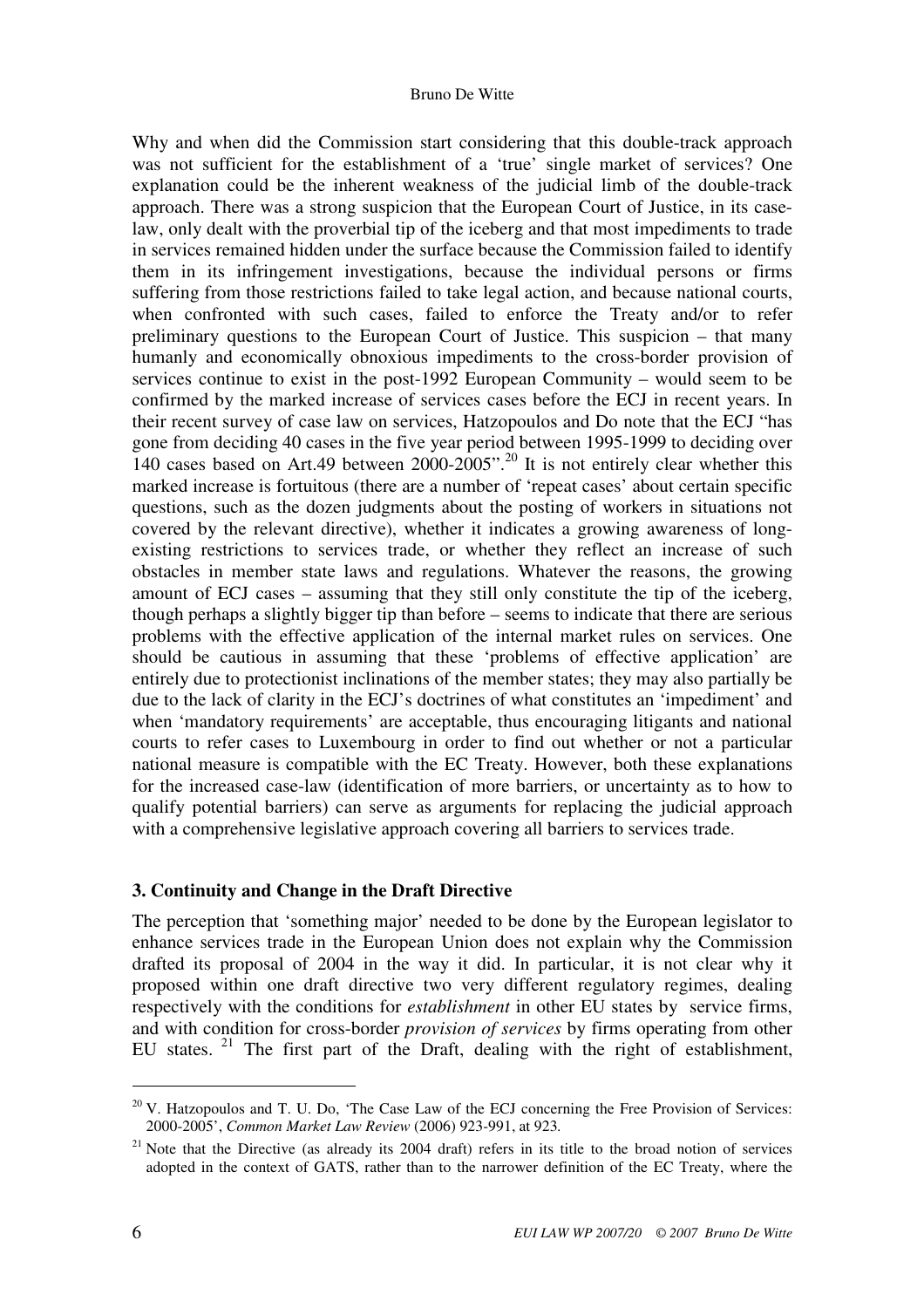emphasized administrative simplification and cooperation, and contained only a limited and 'soft' programme of regulatory reform. The second part, dealing with the right to provide services *stricto sensu,* had a few elements of administrative simplification but was dominated by an ambitious regulatory reform programme which is characterized by the adoption of the country-of-origin approach. Thus, as far as establishment abroad of service providers is concerned, the main emphasis was on *administrative simplification and cooperation* at the time of taking up their economic activity, whereas the subsequent exercise of that activity was to be, in principle, regulated by the laws of the host country (subject to a duty for that host state to evaluate the need to impose all these domestic requirements on service providers originating from another EU state: see Article 15 of the draft). As far as provision of services without establishment was concerned, the main emphasis was not on getting rid of administrative formalities but on the much more radical idea that these service providers should in principle be *regulated by the state of origin* and not by the host state (Article 16 of the draft).

The first part, on administrative simplification and cooperation, constituted an innovation but one which was anchored in the tradition of internal market law, and it may be compared with the diploma recognition and public procurement directives. Those earlier legislative instruments had identified particular ways in which a whole range of services were being impeded, and had proposed to tackle these impediments by *horizontal cross-sector directives focusing on a particular type of barrier*: namely, the requirement of a national diploma, and the lack of transparency with which member states' public sectors hired commercial services. The administrative simplification part of the Bolkestein draft was similar to those earlier pieces of EC legislation. It drew from the Commission's experience (in its capacity as guardian of the Treaty) of receiving frequent complaints about the complexity and stealthy protectionism inherent in administrative authorizations for the establishment and provision of services by foreign professionals and firms, particularly in some (southern) member states of the European Union. Such purely administrative barriers had also been repeatedly challenged through preliminary references and almost invariably struck down by the European Court.<sup>22</sup> Legislation had banned prior authorisation schemes with regard to particular services, as for example in Article 4 of the electronic commerce directive, but one could see the need for a 'clean sweep' at such prior authorizations and registration duties across all service sectors, with regard to both establishment and cross-border provision of services. This could have formed the object of a separate horizontal directive, which would have had as its central aim to launch a frontal attack against the red tape that hinders access to the services market quite apart from any substantive regulatory

-

<sup>&#</sup>x27;Modes 3 and 4' of supply of services (to use GATS terminology) are covered in part by the freedom of *establishment* rather than the freedom to provide *services*. As was noted by Eeckhout, "in EC law terms, GATS covers freedom to provide services and freedom of establishment – but the latter only by service suppliers, not of course by goods manufacturers." (P. Eeckhout, "Constitutional Concepts for Free Trade in Services", in G. de Búrca and J. Scott (eds), *The EU and the WTO – Legal and Constitutional Issues* (2001) 211-235, at 221). Like the GATS, the new Services Directive is a legislative measure to facilitate not only the freedom to provide services (in the EC Treaty sense), but also the right of establishment (though limited to *service* providing firms and individuals); hence also its double legal basis in Articles 47(2) and 55 of the EC Treaty.

<sup>22</sup> See for example Case C-58/98, *Corsten*, judgment of 3 October 2000 (obligation for a foreign architect of entering his name on the local register of tradesmen before providing his services in Germany).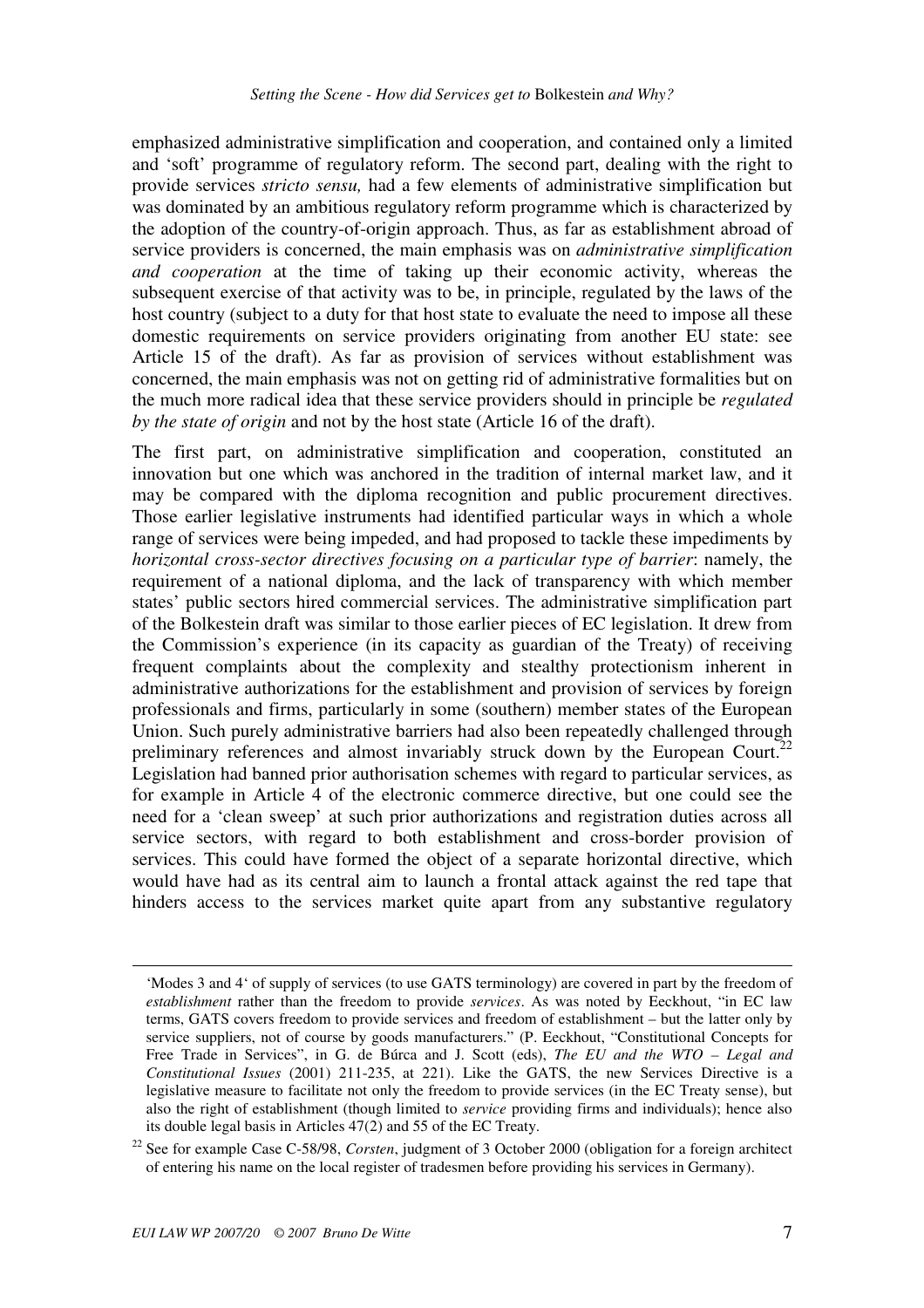#### Bruno De Witte

purpose. It would have been the kind of 'targeted horizontal harmonisation' envisaged by the Commission in its services strategy document of December 2000.

Instead, the Commission in its 2004 draft took a much broader view of the content of the new horizontal directive by adding to it a very different element, namely the crosssector regulatory programme based on the country-of-origin principle. This element was less obviously necessary, its implications were less clearly spelled out, and it created the virulent opposition which led to a painful retreat in the revised version of 2006.

This 'regulatory competition' part of the Bolkestein draft was more problematic because, unlike the administrative simplification part, it represented a substantive shift compared to the ECJ's case law, and compared to the Commission's own approach in drafting internal market legislation. The case law of the European Court of Justice does not challenge, as a matter of principle, the application of the host country's laws and regulations. The principle of mutual recognition, as adopted by the Court, simply meant that the host state must take into account the laws and regulations to which the service provider is subject in its home state, so as not to create unjustified double burdens. This is not the same thing as imposing, as a matter of principle, the application of the laws of the country of origin.

As for the Commission's own earlier strategy, both pre-1992 and post-1992, it consisted in identifying particular service sectors, in which national regulation was particularly intrusive and in which EC-based liberalisation promised to bring particularly great economic benefits. In tackling these sectors, the Commission each time proposed a particular mix of liberalisation and harmonisation (or deregulation and re-regulation), which then became the object of debate within the Council and the European Parliament, leading to directives containing a particular regulatory mix. This mix was usually criticized from both sides of the ideological spectrum, for being too deregulatory or (on the contrary) for being too interventionist. This pattern was repeated for each of those directives, starting from the television without frontiers directive in 1989 up until the electronic communications directive in 2000 and the revised public procurement of services regime of 2004. The principle of home country control was often adopted in those instruments, but it was counterbalanced by an amount of harmonisation which reduced the discrepancy between the laws of the home and host countries. Some scholars have argued that, taken as a whole, internal market legislation post-1992 was marked by "an 'advocacy alliance' of civic interest groups, stringentstandard producers, several member state governments, the Parliament, and often the Commission in favour of more stringent standards,"<sup>23'</sup> whereas other commentators have found a strong pro-market bias in some or most of this services legislation. What matters is that this ideological battle was fought on a case by case basis with regard to a particular sector for which the Commission had started by identifying a need for common European rules.

This time, with the Bolkestein draft, the Commission proposed a regulatory programme applying to the whole range of services (rather than a single one), without an attempt at listing those services (unlike what happens in the context of GATS).<sup>24</sup> Moreover, the regulatory balance was decidedly tilted away towards deregulation with only a little

<sup>&</sup>lt;sup>23</sup> A.R. Young, 'The Single Market – A New Approach to Policy', in H. Wallace, W. Wallace and M. Pollack, *Policy-Making in the European Union*,  $5<sup>th</sup>$  ed (2005) 93-112, at p. 107.

<sup>&</sup>lt;sup>24</sup> WTO, Services Sectoral Classification List.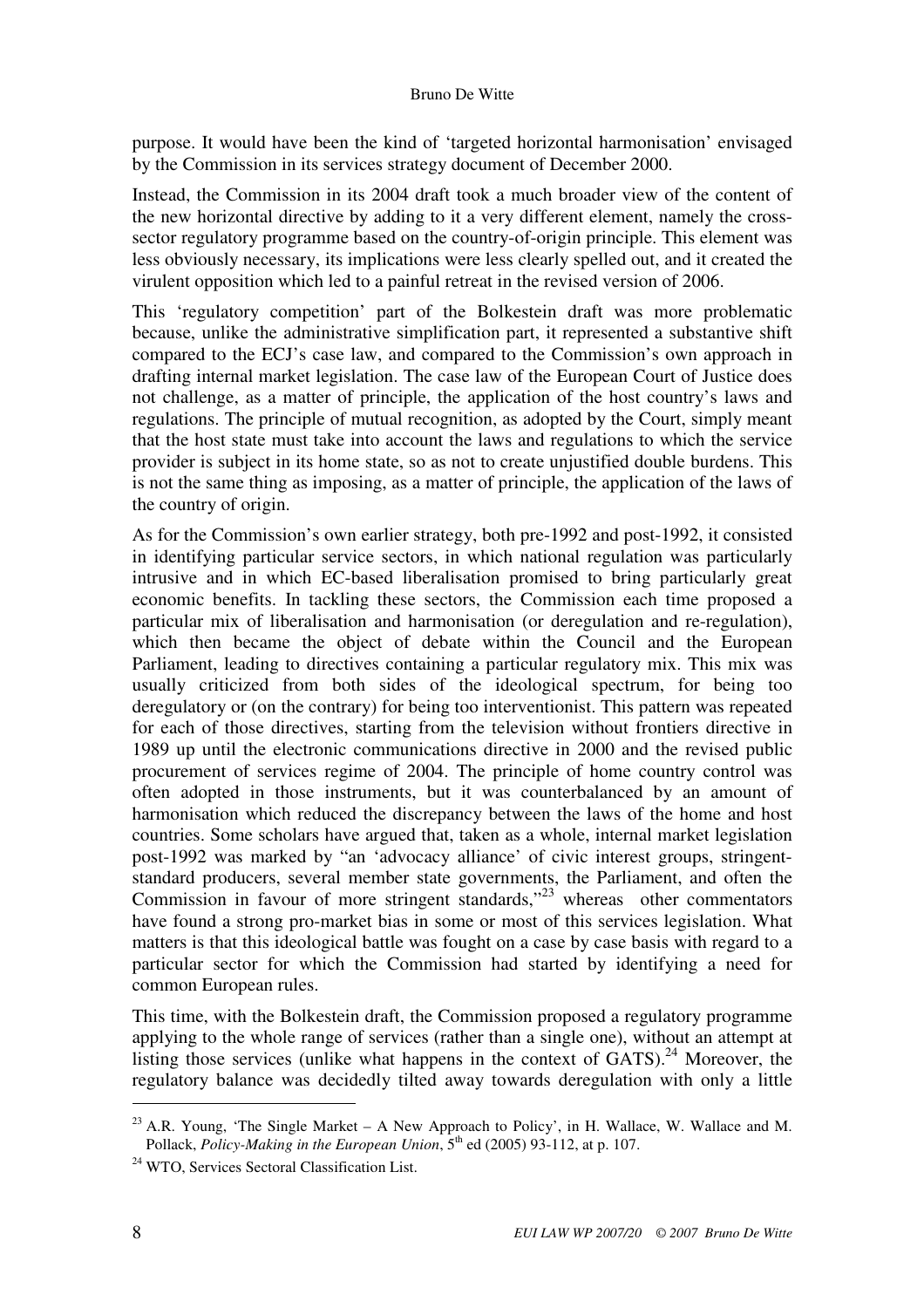amount of re-regulation. The basic principle was that the laws of the host country would not apply to the service provision, but instead the laws of the home country in which the service provider was established. The draft directive did not aim at total liberalisation since it provided for measures of so-called horizontal harmonisation that come under the heading 'quality of services' and aim at the protection of consumers of commercial services.<sup>25</sup> However, the Commission's draft did not propose any harmonization related to non-market concerns. In fact, it would have been difficult to address those nonmarket concerns in a horizontal directive dealing with the whole range of services, given that those concerns tend to be service-specific (for example: the concern for the administration of justice relates to legal services, the concern for cultural diversity relates to broadcasting services, etc.). Some of these concerns appeared in the Commission's draft, but only as *grounds for derogation*, in Article 19. However, the list of Article 19 was drawn much more narrowly<sup>26</sup> than the general interest grounds for restriction recognized by the ECJ in its 'mandatory requirements' case-law, and could be seen to *replace* the Treaty-based grounds of derogation recognized by the ECJ. Nonmarket values were thus exclusively seen as grounds of derogation, to be rolled back as far as possible, and not as positive objects for Community regulation, as they used to be in the earlier sector-specific approach. The well-considered regulatory mix that characterized the earlier sector-specific directives was absent this time.

This important *regulatory shift* remained unexplained in the Bolkestein draft. The shift formed a distinct example of Commission entrepreneurship, since it had been advocated neither by the other EU institutions nor by major interest groups. It was the Commission's own invention, but, it is submitted, not a very happy invention. The fully-fledged adoption of the home country principle would have required a more sustained argument, showing that sacrificing some of the regulatory standards in the host member states was a necessary price to pay in order to reap the economic benefits of market liberalisation for services. The problem, though, is that such a 'regulatory cost v economic benefits' argument can only be convincingly made with reference to specifically defined service sectors (showing why these specific sectors suffer from undue regulation and have a potential for cross-border development on the basis of home country control), rather than with reference to an amorphous and undefined mass of service sectors. In fact, the regulatory part of the services directive can hardly be considered as a form of 'targeted harmonisation' which was envisaged by the Commission in its services strategy paper of 2000, since the target is not clearly identified. To promote a regulatory shift 'across the board' presupposes a leap of faith which the Commission was prepared to make but which it could not convince the other political actors (represented in the Council and the Parliament) to make. The latter were simply not convinced that there was a huge untapped potential of cross-border provision of services that would be unleashed by a shift to home country control; whereas they did see the many regulatory drawbacks of such a shift. A related problem in this regard was that the Commission draft did not seek to clarify to what extent it would apply to public services; to a large extent, this lack of clarity resulted from the lack of clarity in the

<sup>&</sup>lt;sup>25</sup> Article 26 and ff. of the draft Directive.

<sup>&</sup>lt;sup>26</sup> The following grounds were recognized: 'the safety of services, including aspects relating to public health'; 'the exercise of a health profession'; 'the protection of public policy, notably aspects related to the protection of minors'.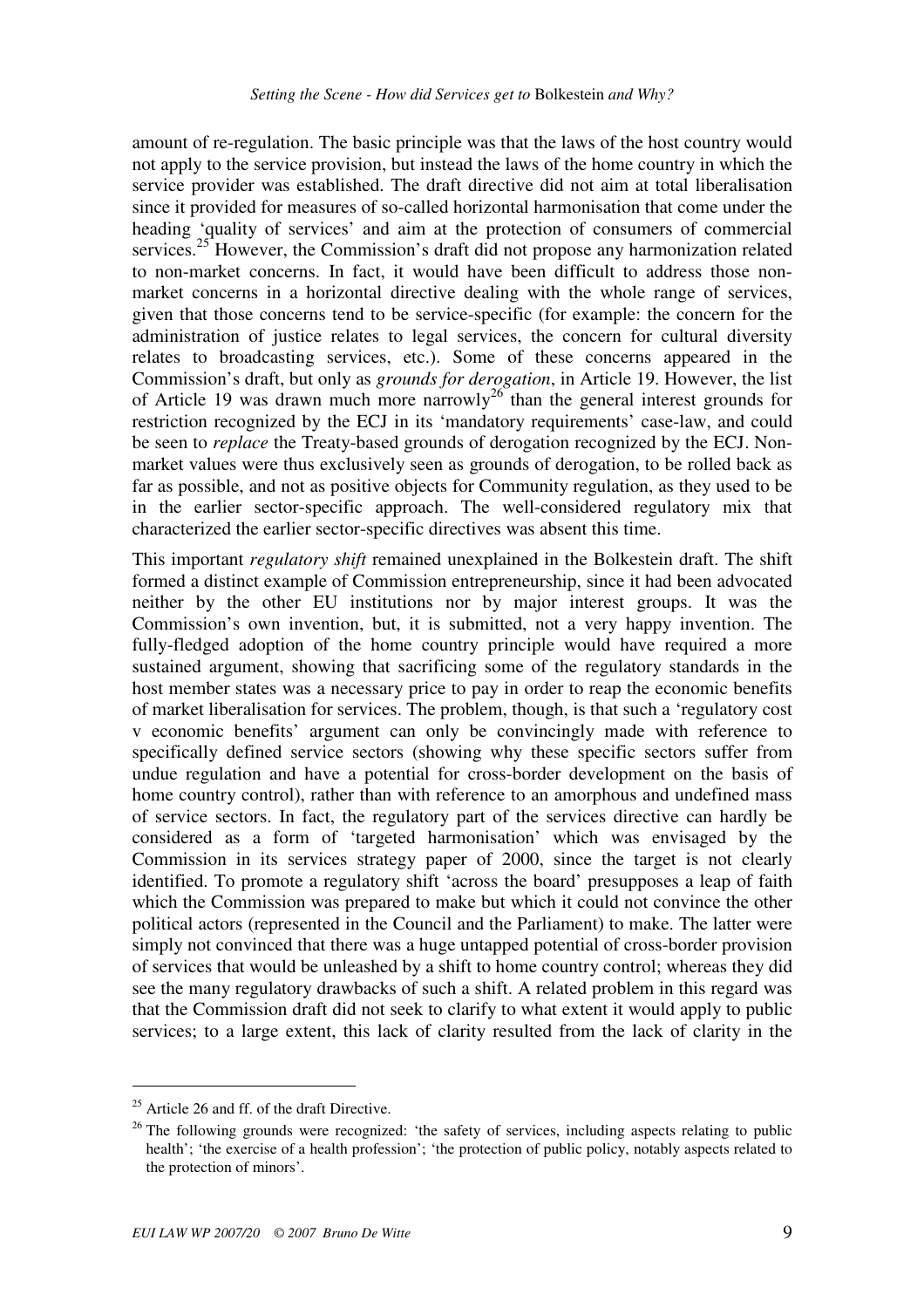definition of (commercial) services in the case law of the European Court of Justice.<sup>27</sup> However, it did open the door for concerns that the directive might set in place an uncontrolled mechanism for the dismantling of public services in the member states, or affect their capacity to protect the fundamental social rights of their residents.<sup>28</sup>

# **4. Epilogue: Administrative Simplification and Failed Regulatory Revolution**

The idea of adopting the country of origin approach to regulation without identifying the sectors to which it would apply was the core innovation of the Bolkestein draft, compared to the Commission's earlier internal market policy, but it was also the cause of its troubles. This idea is no longer upheld in the final version of the Directive. The main innovative content left after the revision of the draft is its programme for 'smooth administration' (chapters II and III of the Directive),<sup>29</sup> which fits better in the tradition of targeted cross-sector harmonisation that had been initiated by the diploma and public procurement directives.

As far as the regulation of services is concerned, the country-of-origin clause has been removed, but the price for the removal was the enactment of a highly complex and very confusing Article 16, which, taken as a whole, is reminiscent of the existing case-law of the ECJ on restrictions of services, but with some major differences which are not well explained in the rambling preamble of the Directive. Although the second sentence of Article 16(1) states that the "Member State in which the service is provided shall ensure free access to and free exercise of a service activity within its territory", this promise of sweeping liberalisation is immediately tempered by the next sentence which makes clear that the host states may continue to apply their laws and regulations, as long as these are non-discriminatory, necessary and proportional – as the Court of Justice has consistently held in its case law on services. So far, Article 16 is only a restatement of existing court-made law. Paragraph 2 of Article 16 adds a number of prohibited requirements which, again, probably correspond to the Court's views of what is permissible, but the specification adds to legal clarity.

However, paragraph 3 of Article 16 attempts (deliberately or not?) to modify existing services law by specifying which are the acceptable justifications for host country requirements, namely: reasons of public policy, public security, public health, the protection of the environment, and rules on employment conditions. This list is much shorter than the list of mandatory requirements that the Court of Justice has come to recognize in the course of the years. Neither the text of the Directive nor its preamble explain why the Directive attempts to modify the Court's case law on this point. Indeed, the preamble gives the impression that no change was intended since it defines, in recital 40, the concept of 'overriding reasons relating to the public interest' with reference to the full list of mandatory requirements recognized by the Court of Justice,

<sup>&</sup>lt;sup>27</sup> On this, see for example G. Davies, *EU Internal Market Law*,  $2<sup>nd</sup>$  ed (2003), at 77-79.

<sup>&</sup>lt;sup>28</sup> The latter perspective is the one adopted in the study of O. De Schutter and S. Francq, 'La proposition de directive relative aux services dans le marché intérieur: reconnaissance mutuelle, harmonisation et conflits de lois dans l'Europe élargie', *Cahiers de droit européen* (2005) 603.

<sup>&</sup>lt;sup>29</sup> In fact, Chapters II and III form a unity, and it might have been better to join them together in one single chapter.